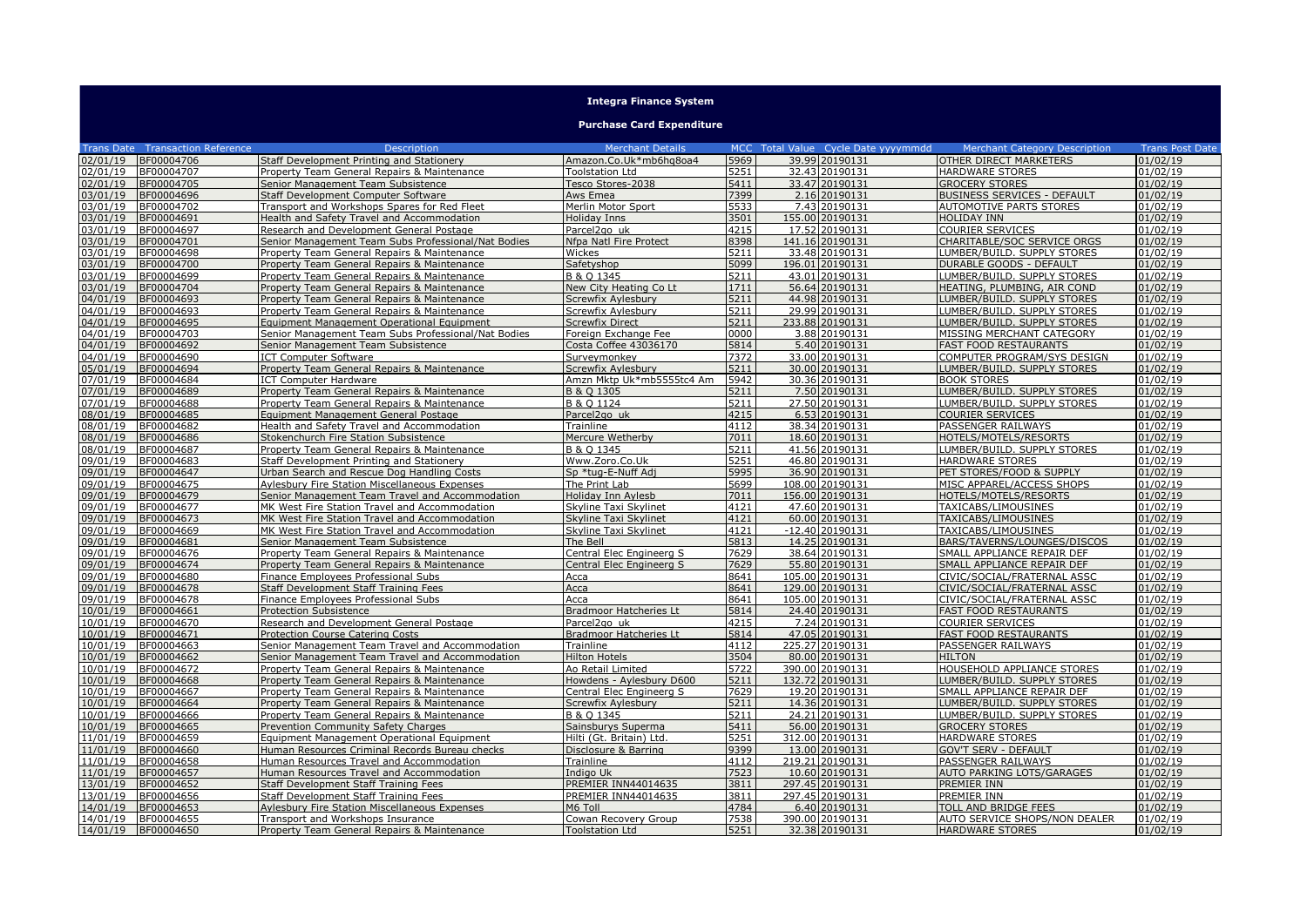|                      | 14/01/19 BF00004654      | Property Team General Repairs & Maintenance                                                | Central Elec Engineerg S                         | 7629         | 17.00 20190131                   | SMALL APPLIANCE REPAIR DEF                                 | 01/02/19             |
|----------------------|--------------------------|--------------------------------------------------------------------------------------------|--------------------------------------------------|--------------|----------------------------------|------------------------------------------------------------|----------------------|
| 14/01/19             | BF00004651               | Property Team General Repairs & Maintenance                                                | B & O 1345                                       | 5211         | 18.15 20190131                   | LUMBER/BUILD. SUPPLY STORES                                | 01/02/19             |
| 15/01/19             | BF00004640               | <b>Operational Support Room Uniforms</b>                                                   | Screwfix Aylesbury                               | 5211         | 15.68 20190131                   | LUMBER/BUILD. SUPPLY STORES                                | 01/02/19             |
| 15/01/19             | BF00004639               | Apprentices Subsistence                                                                    | Sainsburys S/Mkts                                | 5411         | 17.30 20190131                   | <b>GROCERY STORES</b>                                      | 01/02/19             |
| 15/01/19             | BF00004648               | <b>Apprentices Subsistence</b>                                                             | <b>Burgers Artisan Bakery</b>                    | 5462         | 19.15 20190131                   | <b>BAKERIES</b>                                            | 01/02/19             |
| 15/01/19             | BF00004649               | Transport and Workshops Operational Equipment                                              | Supertracker Ltd                                 | 7538         | 33.60 20190131                   | AUTO SERVICE SHOPS/NON DEALER                              | 01/02/19             |
| 15/01/19             | BF00004634               | Research and Development Travel and Accommodation                                          | <b>PREMIER INN44015160</b>                       | 3811         | 278.97 20190131                  | PREMIER INN                                                | 01/02/19             |
| 15/01/19             | BF00004642               | Senior Management Team Travel and Accommodation                                            | Trainline                                        | 4112         | 34.93 20190131                   | PASSENGER RAILWAYS                                         | 01/02/19             |
| 15/01/19             | BF00004641               | Senior Management Team Travel and Accommodation                                            | Holiday Inn Aylesb                               | 7011         | 3.00 20190131                    | HOTELS/MOTELS/RESORTS                                      | 01/02/19             |
| 15/01/19             | BF00004638               | Senior Management Team Travel and Accommodation                                            | Holiday Inn Aylesb                               | 7011         | 30.00 20190131                   | HOTELS/MOTELS/RESORTS                                      | 01/02/19             |
| 15/01/19             | BF00004645               | Property Team General Repairs & Maintenance                                                | B & O 1345                                       | 5211         | 16.46 20190131                   | LUMBER/BUILD, SUPPLY STORES                                | 01/02/19             |
| 15/01/19             | BF00004644               | Property Team General Repairs & Maintenance                                                | New City Heating Co Lt                           | 1711         | 30.58 20190131                   | HEATING, PLUMBING, AIR COND                                | 01/02/19             |
| 15/01/19             | BF00004643               | Property Team Fixtures and Fittings                                                        | Mobile Mini UK Ltd                               | 4225         | 63.84 20190131                   | PUBLIC WAREHOUSING                                         | 01/02/19             |
| 15/01/19             | BF00004643               | Property Team Fixtures and Fittings                                                        | Mobile Mini UK Ltd                               | 4225         | 63.84 20190131                   | PUBLIC WAREHOUSING                                         | 01/02/19             |
| 15/01/19             | BF00004636               | Prevention Travel and Accommodation                                                        | PREMIER INN44537380                              | 3811         | 52.50 20190131                   | PREMIER INN                                                | 01/02/19             |
| 15/01/19             | BF00004646               | Prevention Courses And Conference Fees                                                     | Www.Cfoaservices.Co.Uk                           | 8699         | 180.00 20190131                  | MEMBER ORGANIZATIONS - DEF                                 | 01/02/19             |
| 16/01/19             | BF00004630               | Protection Travel and Accommodation                                                        | <b>Aylesbury Pwy Sstp</b>                        | 4112         | 3.00 20190131                    | PASSENGER RAILWAYS                                         | 01/02/19             |
| 16/01/19             | BF00004629               | Protection Travel and Accommodation                                                        | Avlesbury Vale T/O                               | 4112         | 42.60 20190131                   | PASSENGER RAILWAYS                                         | 01/02/19             |
| 16/01/19             | BF00004625               | <b>Protection Subsistence</b>                                                              | Costa Coffee 43038750                            | 5814         | 5.10 20190131                    | <b>FAST FOOD RESTAURANTS</b>                               | 01/02/19             |
| 16/01/19             | BF00004623               | Urban Search and Rescue Dog Handling Costs                                                 | Thekennelclub.Org                                | 8641         | 17.00 20190131                   | CIVIC/SOCIAL/FRATERNAL ASSC                                | 01/02/19             |
| 16/01/19             | BF00004632               | <b>Aylesbury Fire Station Miscellaneous Expenses</b>                                       | Asm Auto Recycling                               | 5533         | 252.00 20190131                  | <b>AUTOMOTIVE PARTS STORES</b>                             | 01/02/19             |
| 16/01/19             | BF00004633               | Protection Travel and Accommodation                                                        | Bletchley Stn T/O                                | 4112         | 46.70 20190131                   | PASSENGER RAILWAYS                                         | 01/02/19             |
| 16/01/19             | BF00004637               | Senior Management Team Travel and Accommodation                                            | Napier Mk                                        | 7523         | 9.00 20190131                    | AUTO PARKING LOTS/GARAGES                                  | 01/02/19             |
| 16/01/19             | BF00004628               | Senior Management Team Travel and Accommodation                                            | Greater Anglia                                   | 4112         | 31.70 20190131                   | PASSENGER RAILWAYS                                         | 01/02/19             |
| 16/01/19             | BF00004622               | Human Resources Welfare                                                                    | Chiltern Florists                                | 5992         | 43.99 20190131                   | <b>FLORISTS</b>                                            | 01/02/19             |
| 16/01/19             | BF00004624               | Senior Management Team Travel and Accommodation                                            | Milton Keynes T/O                                | 4112         | 28.80 20190131                   | PASSENGER RAILWAYS                                         | 01/02/19             |
| 16/01/19             | BF00004635               | Property Team General Repairs & Maintenance                                                | Paypal *durahooklim                              | 5099         | 102.00 20190131                  | <b>DURABLE GOODS - DEFAULT</b>                             | 01/02/19             |
| 16/01/19             | BF00004631               | Property Team General Repairs & Maintenance                                                | New City Heating Co Lt                           | 1711         | 35.09 20190131                   | HEATING, PLUMBING, AIR COND                                | 01/02/19             |
| 16/01/19             | BF00004627               | Property Team General Repairs & Maintenance                                                | Www.Rainbowsafetey.Co.Uk                         | 5999         | 15.50 20190131                   | MISC SPECIALITY RETAIL                                     | 01/02/19             |
| 16/01/19             | BF00004626               | Prevention Community Safety Charges                                                        | The Safety Letter Box Lt                         | 5969         | 1,718.40 20190131                | OTHER DIRECT MARKETERS                                     | 01/02/19             |
| 17/01/19             | BF00004618               | Property Team General Repairs & Maintenance                                                | Argos Ltd                                        | 5310         | 29.99 20190131                   | <b>DISCOUNT STORES</b>                                     | 01/02/19             |
| 17/01/19             | BF00004614               | Equipment Management Operational Equipment                                                 | Www.Sqs-Engineering.Co                           | 8911         | 299.99 20190131                  | ARCHITECTURAL/ENG/SURVEY                                   | 01/02/19             |
| 17/01/19             | BF00004613               | Equipment Management General Postage                                                       | Parcel <sub>2gouk</sub>                          | 4215         | 7.91 20190131                    | <b>COURIER SERVICES</b>                                    | 01/02/19             |
| 17/01/19             | BF00004619               | Senior Management Team Travel and Accommodation                                            | Trainline                                        | 4112         | 44.85 20190131                   | PASSENGER RAILWAYS                                         | 01/02/19             |
| 17/01/19             | BF00004609               | <b>ICT Computer Hardware</b>                                                               | Amzn Mktp Uk*mb7rr68q4 Am                        | 5942         | 29.64 20190131                   | <b>BOOK STORES</b>                                         | 01/02/19             |
| 17/01/19             | BF00004616               | Senior Management Team Travel and Accommodation                                            | Milton Keynes T/O                                | 4112         | 36.30 20190131                   | PASSENGER RAILWAYS                                         | 01/02/19             |
| 17/01/19             | BF00004621               | Equipment Management Printing and Stationery                                               | Www.Allflex.Co.Uk                                | 5199         | 508.80 20190131                  | NON-DURABLE GOODS - DEFAULT                                | 01/02/19             |
| 17/01/19             | BF00004617               | Equipment Management Printing and Stationery                                               | Www.Allflex.Co.Uk                                | 5199         | 259.20 20190131                  | NON-DURABLE GOODS - DEFAULT                                | 01/02/19             |
| 17/01/19             | BF00004615               | Property Team General Repairs & Maintenance                                                | Screwfix Milton                                  | 5211         | 48.93 20190131                   | LUMBER/BUILD. SUPPLY STORES                                | 01/02/19             |
| 17/01/19             | BF00004620               | Property Team General Repairs & Maintenance                                                | New City Heating Co Lt                           | 1711         | 11.81 20190131                   | HEATING, PLUMBING, AIR COND                                | 01/02/19             |
| 18/01/19             | BF00004610               | Equipment Management Operational Equipment                                                 | Amzn Mktp Uk*mb9ym1gm4                           | 5942         | 19.68 20190131                   | <b>BOOK STORES</b>                                         | 01/02/19             |
| 18/01/19             | BF00004608               | Property Team General Repairs & Maintenance                                                | B & Q 1305                                       | 5211         | 24.00 20190131                   | LUMBER/BUILD. SUPPLY STORES                                | 01/02/19             |
| 18/01/19             | BF00004612               | Human Resources Subs Professional/Nat Bodies                                               | Institute Of Payroll P                           | 8999         | 185.00 20190131                  | PROFESSIONAL SERVICES - DEF                                | 01/02/19             |
| 19/01/19             | BF00004611               | Senior Management Team Miscellaneous Expenses                                              | Covles Car Care                                  | 5533         | 9.99 20190131                    | <b>AUTOMOTIVE PARTS STORES</b>                             | 01/02/19             |
| 20/01/19             | BF00004607               | Equipment Management General Office Equipment                                              | Amzn Mktp Uk*mb3e966s4 Am                        | 5942         | 39.99 20190131                   | <b>BOOK STORES</b>                                         | 01/02/19             |
| 21/01/19             | BF00004602               | Equipment Management General Postage                                                       | Parcel <sub>2aouk</sub>                          | 4215         | 11.28 20190131                   | <b>COURIER SERVICES</b>                                    | 01/02/19             |
| 21/01/19             | BF00004604               | Equipment Management Operational Equipment                                                 | Paypal *walkerlocks                              | 7399         | 22.74 20190131                   | <b>BUSINESS SERVICES - DEFAULT</b>                         | 01/02/19             |
| 21/01/19<br>21/01/19 | BF00004603<br>BF00004601 | Senior Management Team Travel and Accommodation                                            | Napier Mk<br>Unos Restaurant                     | 7523<br>5812 | 9.00 20190131<br>17.90 20190131  | AUTO PARKING LOTS/GARAGES<br><b>RESTAURANTS</b>            | 01/02/19<br>01/02/19 |
| 21/01/19             |                          | Senior Management Team Subsistence                                                         |                                                  | 5211         |                                  |                                                            | 01/02/19             |
| 21/01/19             | BF00004605<br>BF00004606 | Property Team General Repairs & Maintenance<br>Property Team General Repairs & Maintenance | Wickes                                           | 5072         | 52.95 20190131<br>46.96 20190131 | LUMBER/BUILD. SUPPLY STORES<br>HARDWARE EOUIPMENT/SUPPLIES | 01/02/19             |
| 22/01/19             | BF00004596               | <b>Protection Subsistence</b>                                                              | Www.Gasandwaterpipelines<br>Costa Coffee         | 5814         | 2.80 20190131                    | <b>FAST FOOD RESTAURANTS</b>                               | 01/02/19             |
| 22/01/19             | BF00004600               | Prevention Travel and Accommodation                                                        | Aylesbury Pwy Sstp                               | 4112         | 3.00 20190131                    | PASSENGER RAILWAYS                                         | 01/02/19             |
| 22/01/19             | BF00004597               |                                                                                            |                                                  | 4112         | 42.60 20190131                   |                                                            | 01/02/19             |
| 22/01/19             | BF00004586               | Prevention Travel and Accommodation<br>Operational Training Water Awareness Training       | Aylesbury Vale T/O<br><b>PREMIER INN44015525</b> | 3811         | 535.92 20190131                  | PASSENGER RAILWAYS<br>PREMIER INN                          | 01/02/19             |
| 22/01/19             | BF00004576               | Operational Training Water Awareness Training                                              | <b>PREMIER INN44015525</b>                       | 3811         | 535.92 20190131                  | PREMIER INN                                                | 01/02/19             |
| 22/01/19             | BF00004575               | Research and Development Travel and Accommodation                                          | PREMIER INN44015160                              | 3811         | 96.99 20190131                   | PREMIER INN                                                | 01/02/19             |
| 22/01/19             | BF00004595               | Apprentices Travel and Accommodation                                                       | Aylesbury Station T/o                            | 4112         | 41.20 20190131                   | PASSENGER RAILWAYS                                         | 01/02/19             |
| 22/01/19             | BF00004591               | <b>Protection Subsistence</b>                                                              | Pret A Manger                                    | 5812         | 3.54 20190131                    | <b>RESTAURANTS</b>                                         | 01/02/19             |
| 22/01/19             | BF00004599               | Protection Travel and Accommodation                                                        | Bletchley Stn T/O                                | 4112         | 49.80 20190131                   | PASSENGER RAILWAYS                                         | 01/02/19             |
| 22/01/19             | BF00004591               | <b>Protection Subsistence</b>                                                              | Pret A Manger                                    | 5812         | 6.98 20190131                    | <b>RESTAURANTS</b>                                         | 01/02/19             |
| 22/01/19             | BF00004598               | Senior Management Team Subsistence                                                         | <b>Hilton Hotels</b>                             | 3504         | 3.80 20190131                    | <b>HILTON</b>                                              | 01/02/19             |
| 22/01/19             | BF00004593               | Senior Management Team Travel and Accommodation                                            | <b>Hilton Hotels</b>                             | 3504         | 98.00 20190131                   | <b>HILTON</b>                                              | 01/02/19             |
| 22/01/19             | BF00004590               | Property Team General Repairs & Maintenance                                                | B & O 1305                                       | 5211         | 13.38 20190131                   | LUMBER/BUILD. SUPPLY STORES                                | 01/02/19             |
|                      | 22/01/19 BF00004592      | Property Team General Repairs & Maintenance                                                | New City Heating Co Lt                           | 1711         | 16.56 20190131                   | HEATING, PLUMBING, AIR COND                                | 01/02/19             |
|                      |                          |                                                                                            |                                                  |              |                                  |                                                            |                      |